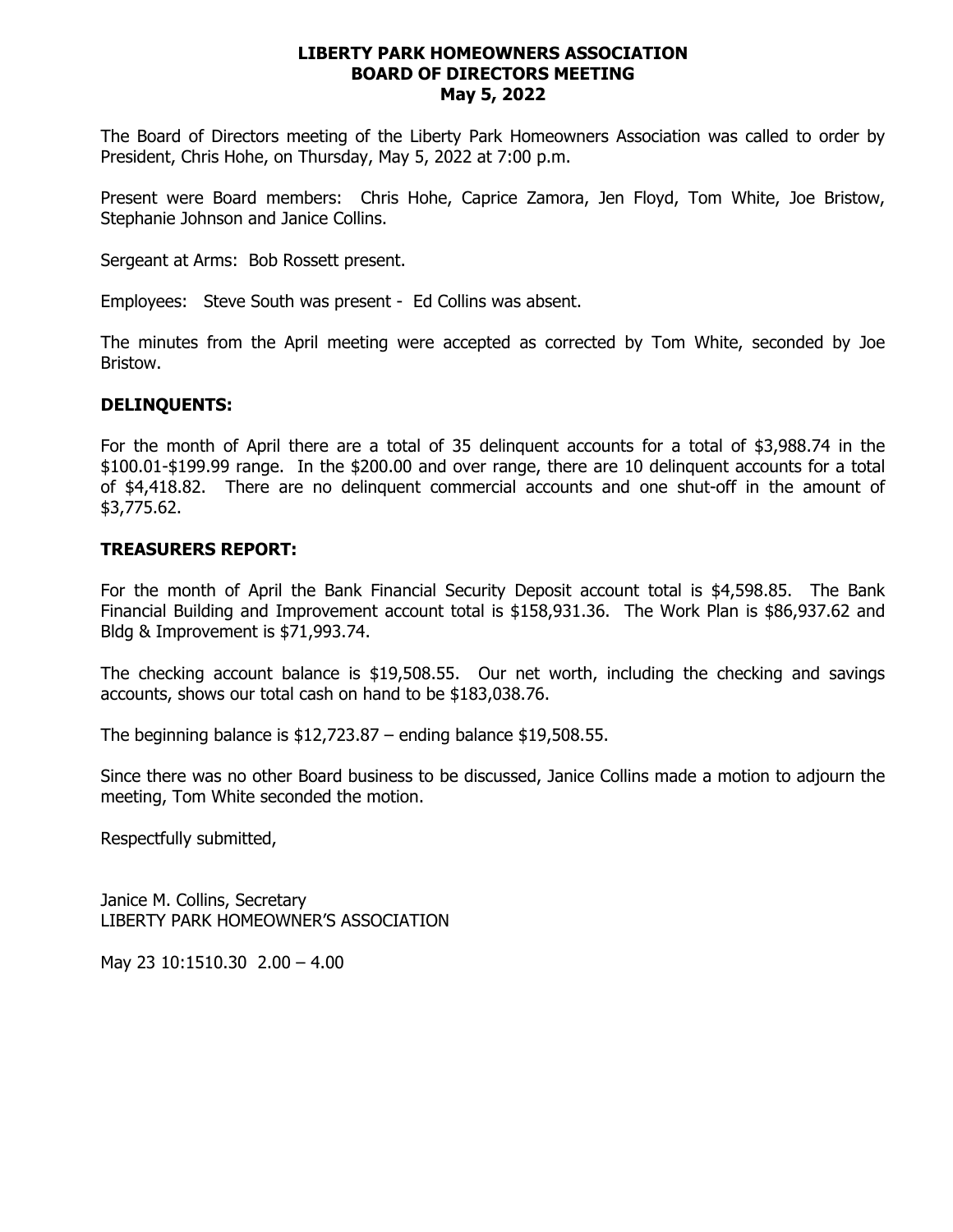# **LIBERTY PARK HOMEOWNERS ASSOCIATION REGULAR MEETING May 5, 2022**

The regular meeting of the Liberty Park Homeowners Association was called to order by President, Chris Hohe, on Thursday, May 5, 2022 at 7:06 p.m.

Present were Board members Chris Hohe, Caprice Zamora, Jen Floyd, Tom White, Joe Bristow, Stephanie Johnson and Janice Collins.

Sergeant at Arms: Bob Rossett present.

Employees: Steve South was present, Ed Collins was absent.

There were 15 residents present in person at the meeting along with Greg Phillips, representative for DuPage County. Other residents were via Zoom.

The minutes from the April meeting were accepted as corrected by Caprice Zamora seconded by Tom White.

# **TREASURERS REPORT**

Caprice Zamora reported that checks written for the month of April included Bldg. & Improvement of \$70.00; Property of \$450.00; Maintenance of System – Labs & Chemicals of \$1,086.41; Supplies of \$1,665.80; 695.16; Other of \$555.38; Payroll of \$3,366.00; Payroll Expenses of \$298.73; Reimbursement of Officers & Directors of \$414.07; Supplies Office of \$117.00; Other Supplies were \$187.50; Utilities – Com Ed of \$635.40 and \$251.68; DG Sanitary of \$111.27, NiCor of \$66.71 and \$197.67.

For the month of April the Bank Financial Security Deposit account total is \$4,598.85. The Bank Financial Building and Improvement account total is \$158,931.36. The Work Plan is \$86,937.62 and Bldg & Improvement is \$71,993.74.

The checking account balance is \$19,508.55. Our net worth, including the checking and savings accounts, shows our total cash on hand to be \$183,038.76.

The beginning balance is  $$12,723.87$  – ending balance  $$19,508.55$ .

### **VICE PRESIDENT'S REPORT**

Jen Floyd reported PH & CB checks, questions relating to transactions were re-directed to the Secretary, posted updated to the LPHOA FB group and responded to questions. Reviewed the draft disconnect checklist. The CB usage remains high, per By-Laws the VP is responsible for leading a committee of three. Jill Jung and Beth Wade have volunteered. Alternative exterior lighting on the CB was brought up, plus someone has been in the CB and forgot to lock the door. Suggested changing the lock. Text alerts are continuing to get new subscribers. Would like to train someone on text alerts.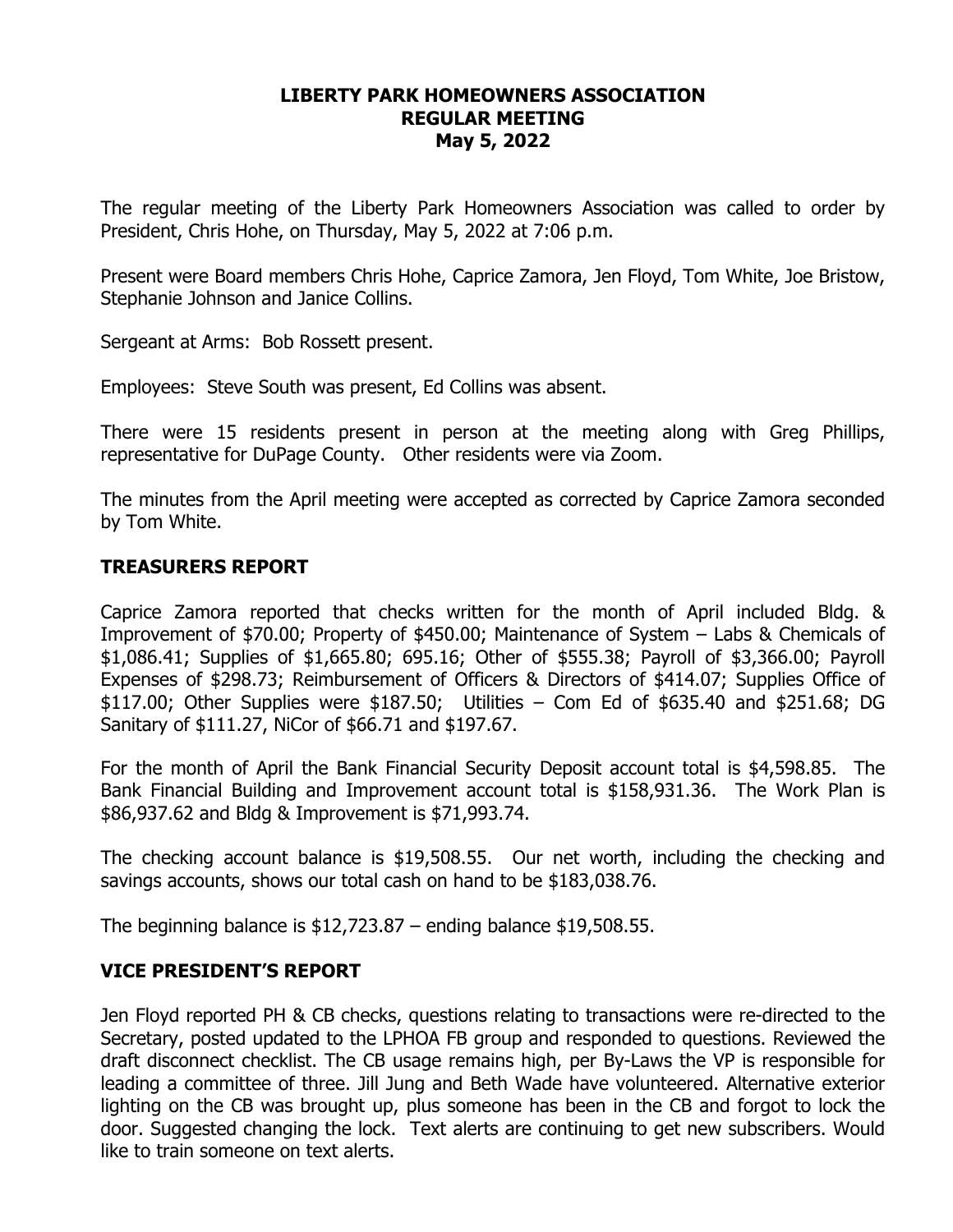## **SECRETARY'S REPORT**

Janice Collins reported doing Community Bldg. checks, pumphouse checks, monitored the subdivision, helped with the Easter Egg Hunt, stuffed plastic eggs, colored one dozen prize winning eggs and sent out 4 information letters. Made changes to Joe Ferrel's contract.

# **FIRST ASSISTANT WATER SUPERINTENDENT'S REPORT**

The report for Ed Collins was doing Community Bldg., Pumphouse checks and readings.

### **SECOND ASSISTANT WATER SUPERINTENDENT'S REPORT**

Steve South reported that Well #2 was in service for the month of April with a pumpage of 1,661,000 gallons and a run time of 138.3 hours.

Pumpage for April of 2021 was 2,545,000 gallons. Total pumpage for 2022 is 6,942.00 gallons as compared to 6,670,000 gallons in 2021.

Bac-T and fluoride infield samples were in on time and back satisfactory. Steve did pumphouse checks, readings, monthly samples & neighborhood monitoring. The hydrant flushing scheduled for May 6<sup>th</sup> will not happen because of the rain, next date would be May 13<sup>th</sup>. If again a rain delay, Jen will send out test alerts.

# **TRUSTEE'S REPORTS**

Tom White reported pumphouse checks and weekly monitoring.

Joe Bristow reported pumphouse checks and neighborhood monitoring

Stephanie Johnson monitoring the neighborhood & PH checks.

# **SERGEANT OF ARMS REPORTS**

Bob Rossett reported pumphouse checks and neighborhood watch.

# **PRESIDENT'S REPORT**

Chris Hohe reported monitoring the subdivision, pumphouse and Community Bldg. checks. The EPA was not happy with the previous contract for Joe Ferrel. The Secretary changed and re-did the contract according to code numbers.

Chris fielded a few questions/calls from new H/O's relating to trash pick-up and rentals. Received confirmation that the CCR Report arrived. The bulletin board was attached to the exterior of the CB with Steve's help. The Easter Egg Hunt was good with approx. 20 kids participating.